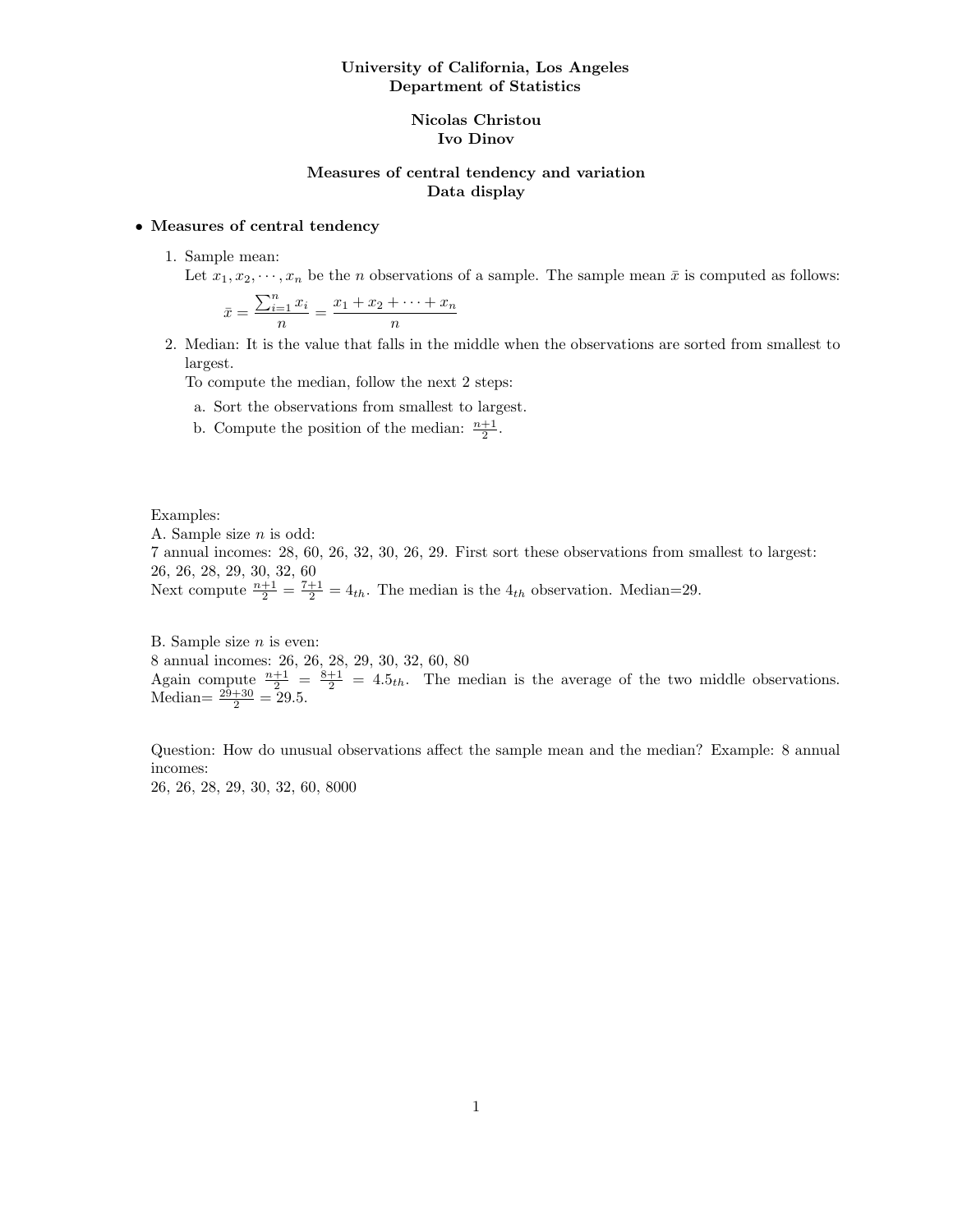#### • Measures of non-central tendency

- 1. First quartile  $(Q_1)$  or  $25<sub>th</sub>$  percentile: Its position is  $\frac{n+1}{4}$ .
- 2. Third quartile  $(Q_3)$  or  $75<sub>th</sub>$  percentile: Its position is  $\frac{3(n+1)}{4}$ .

Example:

Find  $Q_1$  and  $Q_3$  of the following 8 annual incomes: 26, 26, 28, 29, 30, 32, 60, 80 Position of  $Q_1$ :  $\frac{n+1}{4} = \frac{8+1}{4} = 2.25_{th} \approx 2_{nd}$  (round to the nearest integer). Position of  $Q_3$ :  $\frac{3(n+1)}{4} = \frac{3(8+1)}{4} = 6.75_{th} \approx 7_{th}$  (round to the nearest integer). Therefore,  $Q_1 = 26, Q_3 = 60$ .

Five-number summary of a data set:  $MIN \tQ_1$   $MEDIAN \tQ_3$   $MAX$ 

#### Box plot:

A popular way to display data and identify outliers. You are given 11 annual incomes in thousands of dollars: 26, 26, 28, 29, 30, 32, 60, 65, 70, 40, 44. Construct the boxplot of income using these 11 observations.

Begin by sorting these incomes: 26, 26, 28, 29, 30, 32, 40, 44, 60, 65, 70

Find the position of the first quartile, median, and third quartile:

Position of  $Q_1$   $\frac{n+1}{4} = \frac{11+1}{14} = 3_{rd}$ Position of Median  $\frac{n+1}{2} = \frac{11+1}{2} = 6_{th}$ Position of  $Q_3$   $3\frac{\tilde{n}+1}{4} = 3\frac{11+1}{4} = 9_{th}$ 

Find the first quartile, median, and third quartile:  $Q_1 = 28$ ,  $Median = 32$ ,  $Q_3 = 60$  and the interquartile range is  $IQR = Q_3 - Q_1 = 60 - 28 = 32$ .

Outliers are observations above  $Q_3 + 1.5IQR$  or below  $Q_1 - 1.5IQR$ . Also, serious outliers are observations above  $Q_3 + 3IQR$  or below  $Q_1 - 3IQR$ . In our example we do not have any outliers since  $Q_3 + 1.5IQR = 60 + 1.5(32) = 108$  and  $Q_1 - 1.5IQR = 28 - 1.5(32) = -20$ . Now we can construct the box plot.

See SOCR activities and applet on box plots:

http://socr.ucla.edu/htmls/chart/BoxAndWhiskersChartDemo3\_Chart.html

http://wiki.stat.ucla.edu/socr/index.php/SOCR\_EduMaterials\_ChartsActivities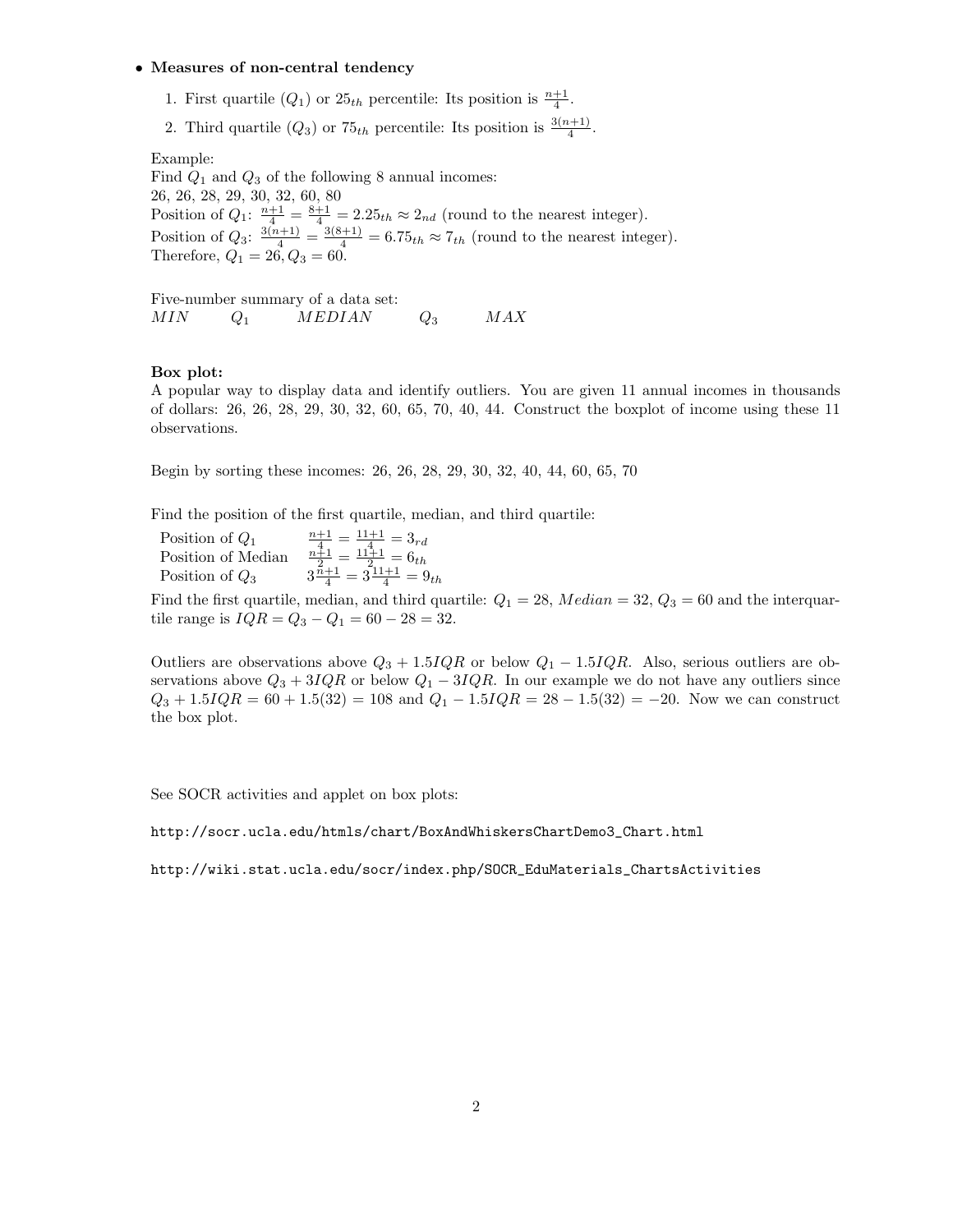# Box plot pathologies:

Here are some interesting box plots. Can you write down a set of observations that correspond to these box plots?



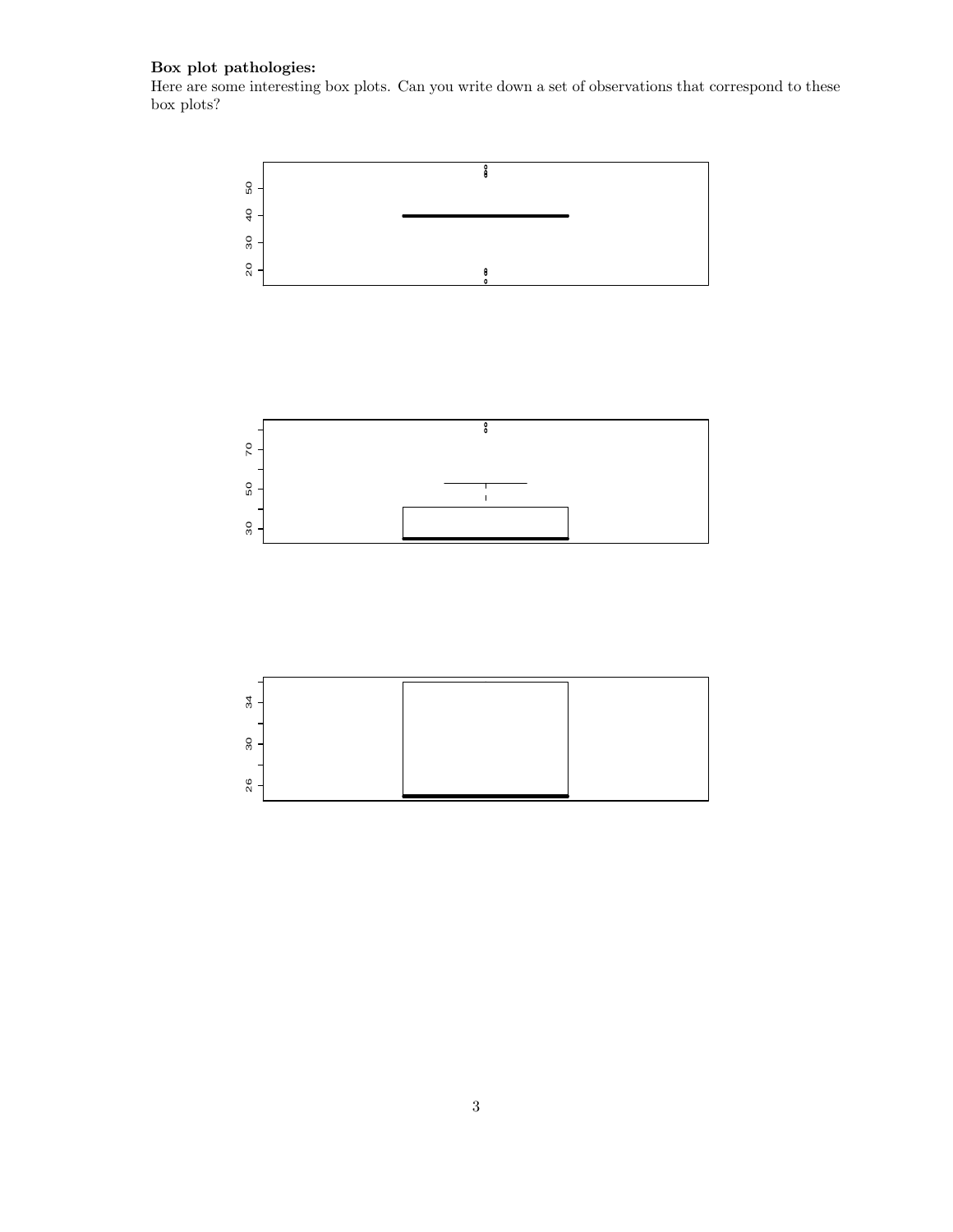#### • Measures of variation

- 1. Range:
- 2. Interquartile range (IQR):
- 3. Sample variance and sample standard deviation.
	- Let  $x_1, x_2, \dots, x_n$  be the *n* values of a sample. The sample variance  $s^2$  is the average of the squared deviations of each observation from the sample mean and it is computed as follows:

$$
s^{2} = \frac{\sum_{i=1}^{n} (x_{i} - \bar{x})^{2}}{n-1}
$$

where  $x_i - \bar{x}$  is the  $i_{th}$  deviation from the sample mean  $\bar{x}$ . It is easier for calculations to use:

$$
s^{2} = \frac{1}{n-1} \left[ \sum_{i=1}^{n} x_{i}^{2} - \frac{\left(\sum_{i=1}^{n} x_{i}\right)^{2}}{n} \right]
$$

The standard deviation is simply the square root of the variance. Both  $\bar{x}$  and s have the same units.

$$
s = \sqrt{\frac{\sum_{i=1}^{n} (x_i - \bar{x})^2}{n-1}}
$$

or easier for calculations

$$
s = \sqrt{\frac{1}{n-1} \left[ \sum_{i=1}^{n} x_i^2 - \frac{(\sum_{i=1}^{n} x_i)^2}{n} \right]}
$$

Note:  $\sum_{i=1}^{n} (x_i - \bar{x}) = 0$ 

$$
\sum_{i=1}^{n} x_i^2 \neq (\sum_{i=1}^{n} x_i)^2.
$$

Example:

Find the sample mean  $\bar{x}$ , sample variance  $s^2$ , and sample standard deviation s of the following sample: 1, 1.1, 0.9, 1.3, 0.7 (weights of five oranges in ounces).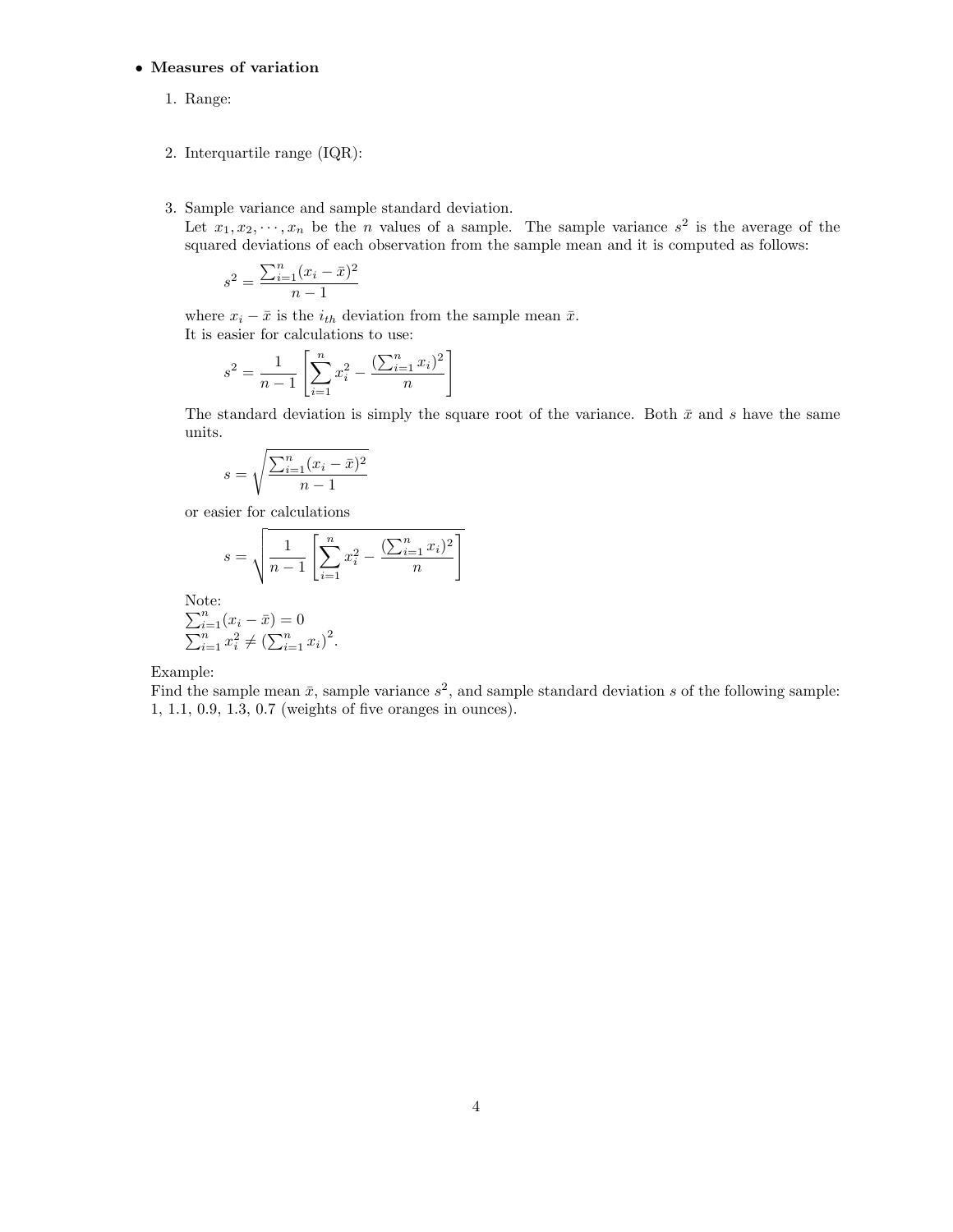## • Adding and multiplying observations by a constant

Let  $x_1, x_2, \dots, x_n$  be the observations of a sample of size n, and let  $\bar{x}$  and  $s^2$  be the sample mean and sample variance respectively.

a. Suppose that on each observation a constant  $a$  is added. Find the new sample mean and sample variance.

b. Suppose that each observation is multiplied by a constant a. Find the new sample mean and sample variance.

- c. Examples:
	- 1. The weight of 5 water melons in pounds are: 3.3, 2.9, 2.5, 3.6, 3.0. Find the sample mean and sample standard deviation of these five water melons in pounds. Then find the sample mean and standard deviation in kilograms.

2. In the the U.S. temperature is recorded in Farenheit degrees, while in most of the other countries it is recorded in Celcius degrees. Suppose a tourist from a country where temperature is recorded in Celcius degrees will visit Los Angeles in the summer. He was told that the July average in Los Angeles is 85 Farenheit degrees, with a standard deviation of 10 Farenheit degrees. Help this tourist understand the weather conditions in Los Angeles.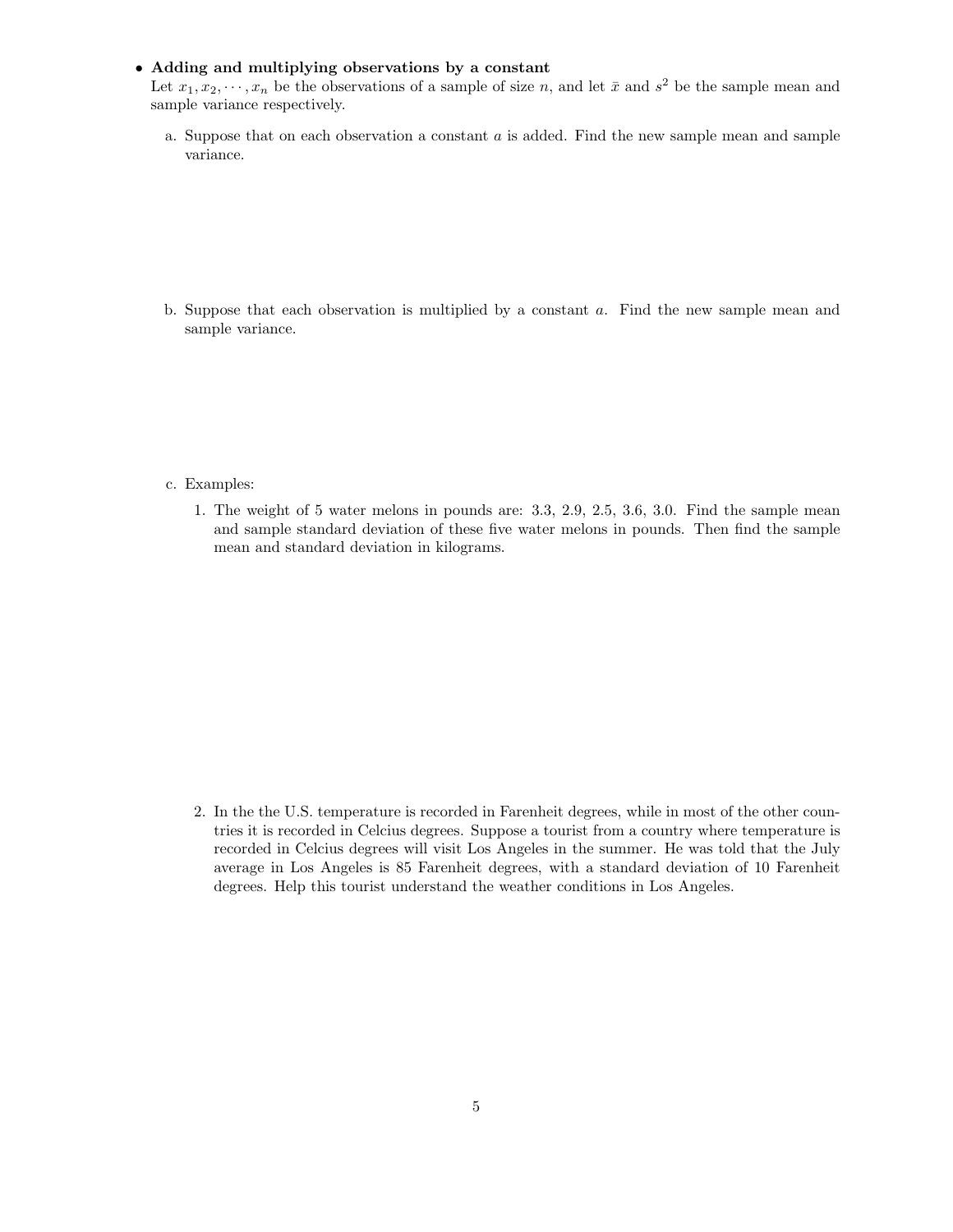Three popular methods:

- 1. Dot plot
- 2. Frequency distribution
- 3. Histogram
- 4. Box plot

See SOCR activities:

http://wiki.stat.ucla.edu/socr/index.php/SOCR\_EduMaterials\_ChartsActivities

• Dot plot:

Simply place a dot for each observation in the data set.

• Frequency distribution:

We can group data into classes (bins). The first step is to define the number of classes and the width of each class (define the number of bins). There many ways to do this.

• Histogram:

The frequency distribution can be graphed. The graph is called histogram. To construct a histogram: On the horizontal axis place the class limits. Then construct a rectangle which has base the width of the class and height the frequency of that class. There is also a relative frequency histogram (the height of each rectangle is the the relative frequency of that class).

• Box plot:

See page 2 of this handout.

Examples:

a. Body fat data. You can access the data at:

a1 <- read.table("http://www.stat.ucla.edu/"nchristo/statistics13/body\_fat.txt", header=TRUE)

Here we only consider the variable age (x3) for ages less than 30:

[1] 22 22 23 23 23 23 24 24 24 24 25 25 25 25 26 26 26 26 26 [20] 26 27 27 27 27 27 27 27 28 28 28 28 28 28 28 29 29

And the dot plot:

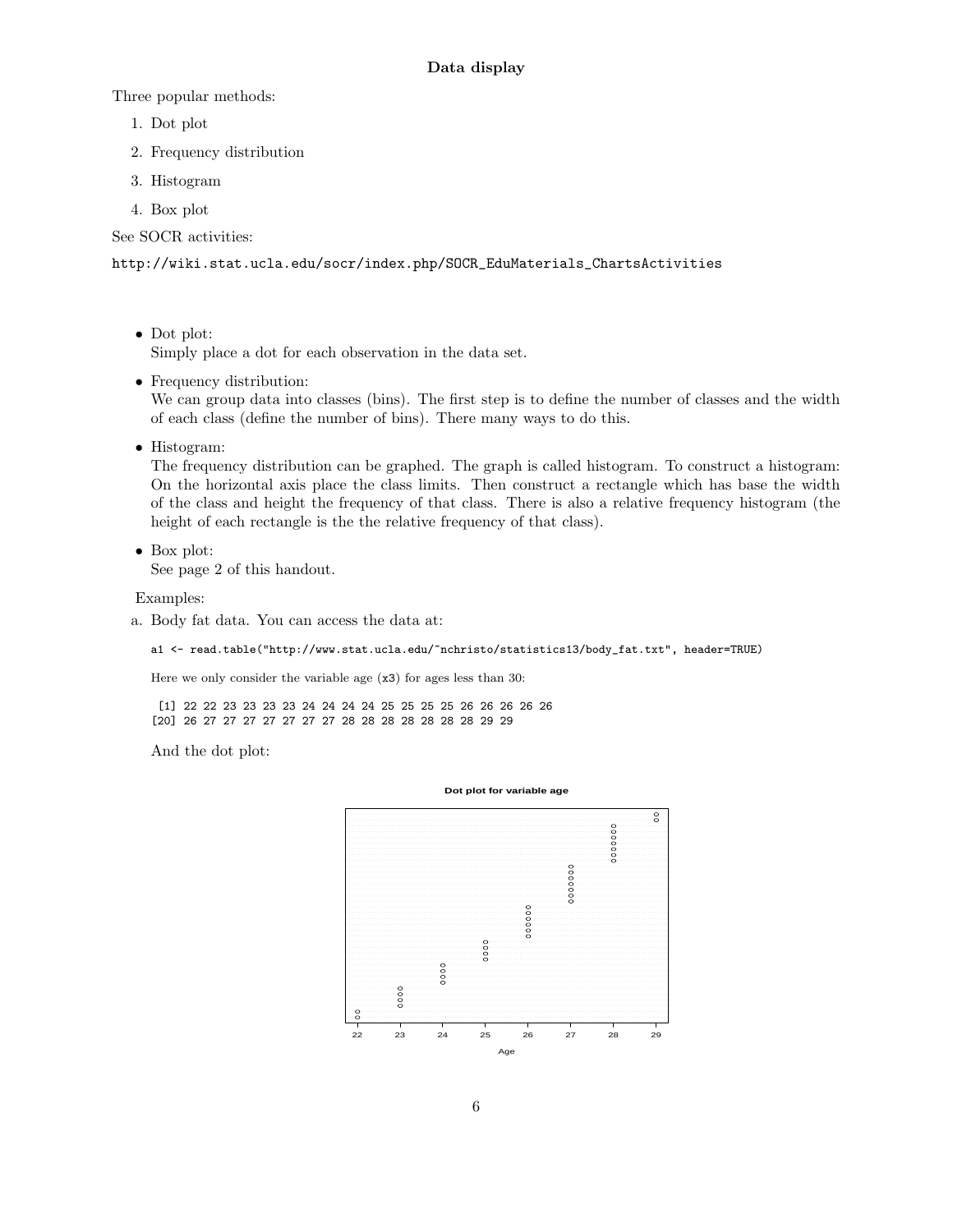## b. Box plot of variable ozone. Access the data here:

a2 <- read.table("http://www.stat.ucla.edu/~nchristo/statistics13/ozone.txt", header=TRUE)

Box plot of ozone:



Side-by-side box plot of lead and zinc. Access the data here:

a22 <- read.table("http://www.stat.ucla.edu/~nchristo/statistics13/soil.txt", header=TRUE) Box plot of ozone:



**Boxplot of lead and zinc**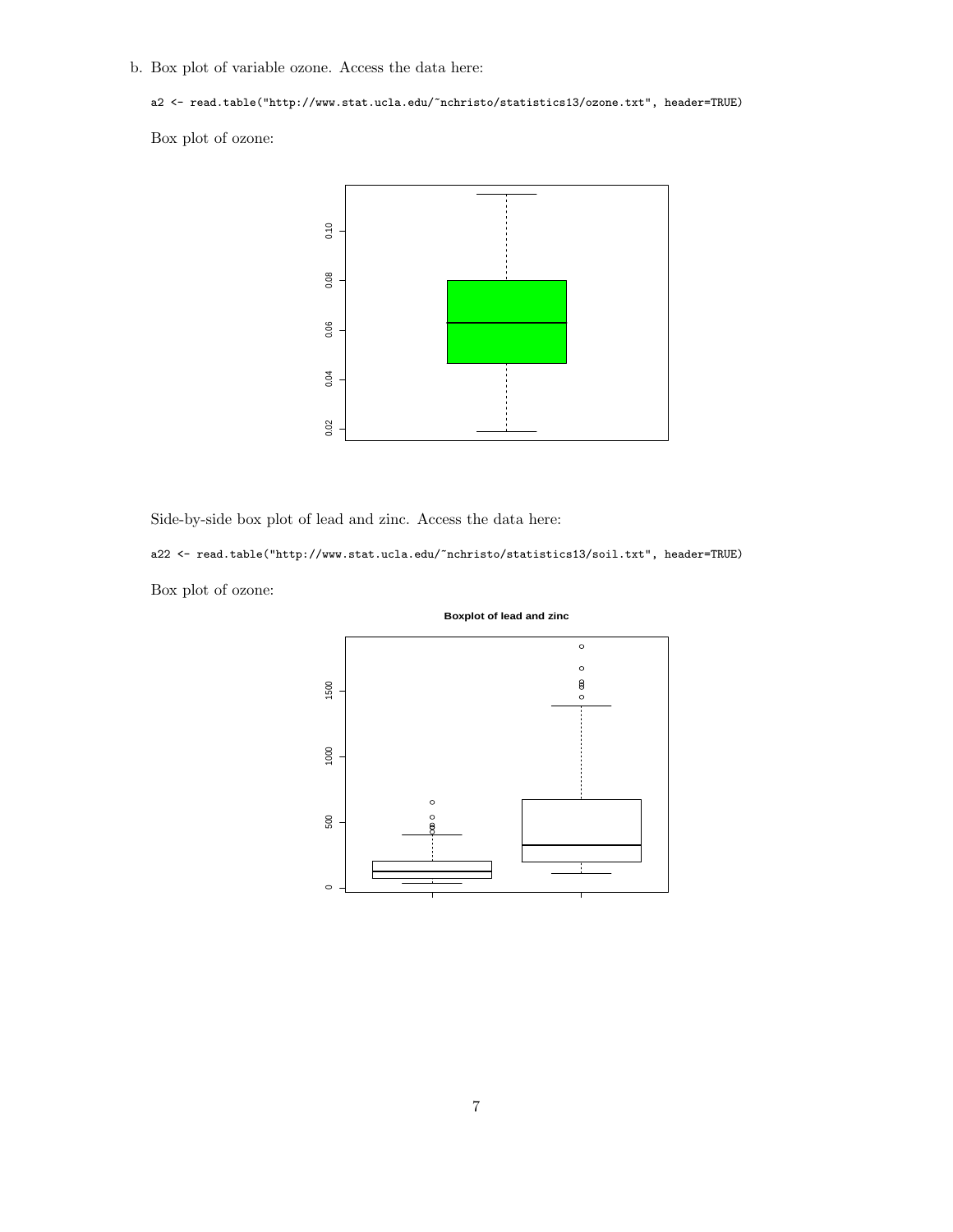c. Soil lead and zinc data (area of interest in the Netherlands). You can access these data at:

a3 <- read.table("http://www.stat.ucla.edu/~nchristo/statistics13/soil.txt", header=TRUE)



**Histogram of soil lead**



```
Histogram of log(lead)
```
**Histogram of soil log(lead)**

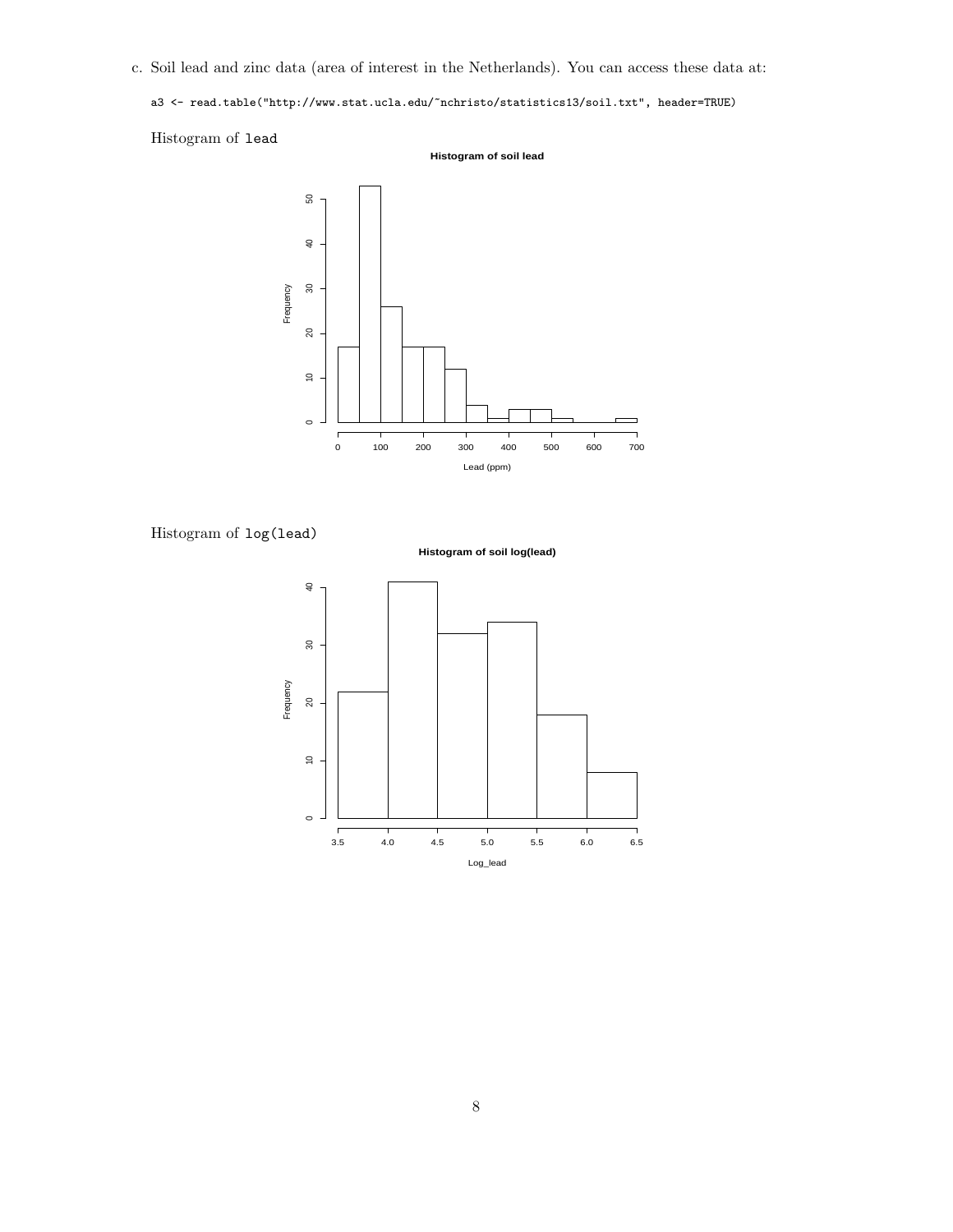We can plot the histogram and the box plot on the same graph as shown below. The first graph shows a skewed to the right histogram. The second graph shows a more symmetrical histogram. We observe that the corresponding box plots agree with the histograms.

Histogram and box plot of lead





Histogram and box plot of log(lead)



**Histogram and box plot of log(lead)**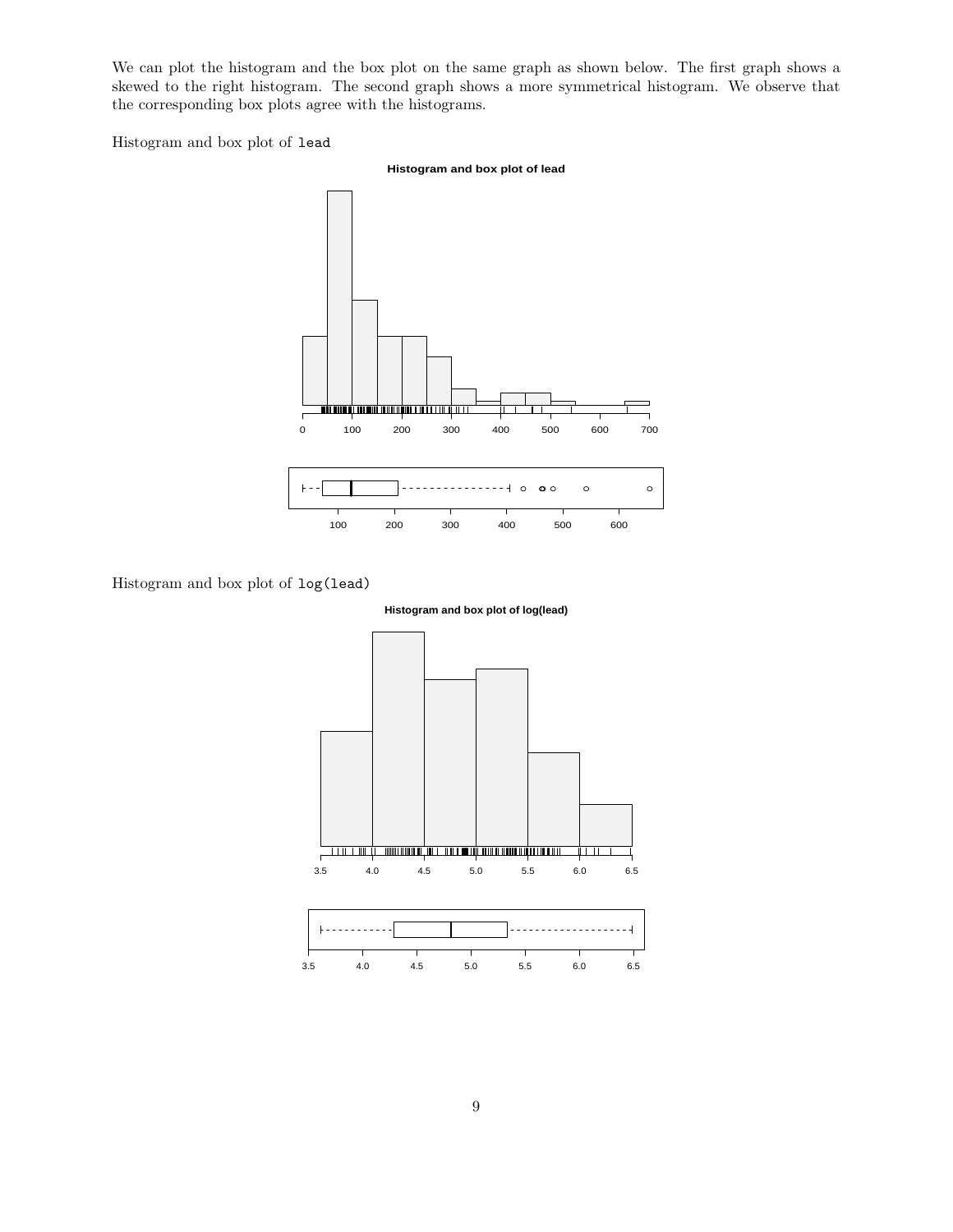## Categorical data

Many experiments result in count data. These data are counted and placed into categories (categorical data), also called qualitative data. A bar chart, or a pie chart will be appropriate for categorical data. For example, see tables below:

#### SOCR activities:

#### http://wiki.stat.ucla.edu/socr/index.php/SOCR\_EduMaterials\_Activities\_PieChart

Number of students per grade:

6th 7th 8th 120 115 100



There may be two characteristics (contingency table). Number of flu vaccinations and whether person had the flu. We want to explore if having the flu is independent of the number of flu vaccinations.

Yes No no 24 289 one 9 100 two 13 565

Pie charts using the flu data: